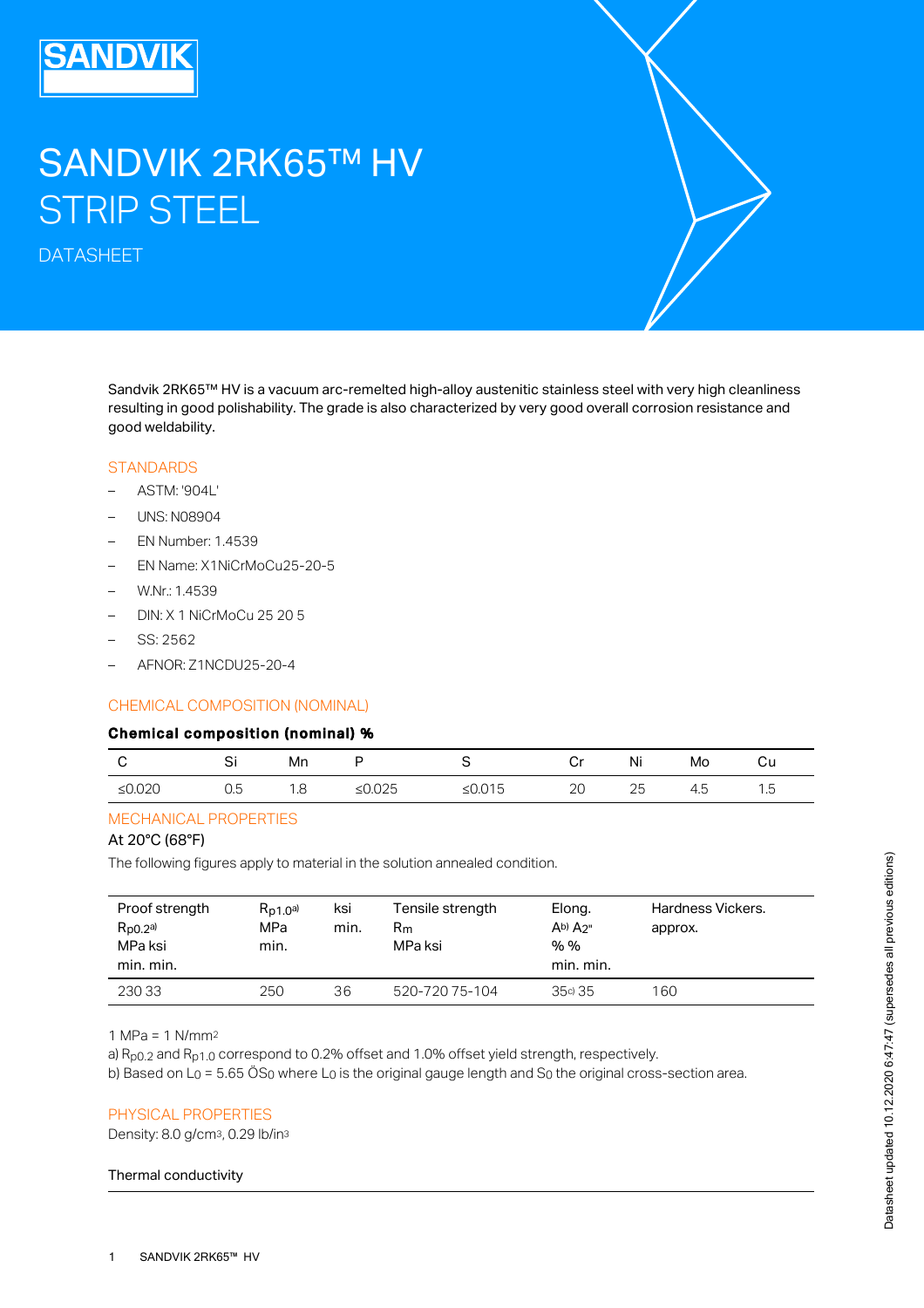| Temperature, °C | W/(m °C) | Temperature, °F | Btu/(ft h °F) |
|-----------------|----------|-----------------|---------------|
| 20              | 12       | 68              | 7             |
| 100             | 14       | 200             | 8             |
| 200             | 16       | 400             | 9             |
| 300             | 18       | 600             | 10.5          |
| 400             | 20       | 800             | 11.5          |
| 500             | 22       | 1000            | 13            |
| 600             | 23       | 1200            | 14            |
| 700             | 25       | 1300            | 14.5          |

# Specific heat capacity

| Temperature, °C | J/(kg °C) | Temperature, °F | Btu/(lb °F) |
|-----------------|-----------|-----------------|-------------|
| 20              | 460       | 68              | 0.11        |
| 100             | 485       | 200             | 0.12        |
| 200             | 515       | 400             | 0.12        |
| 300             | 545       | 600             | 0.13        |
| 400             | 570       | 800             | 0.14        |
| 500             | 590       | 1000            | 0.14        |
| 600             | 605       | 1200            | 0.15        |
| 700             | 615       | 1300            | 0.15        |

| Temperature, °C | Per °C | Temperature, °F | Per °F |
|-----------------|--------|-----------------|--------|
| 30-100          | 15.5   | 86-200          | 8.5    |
| 30-200          | 16     | 86-400          | 9      |
| 30-300          | 16.5   | 86-600          | 9      |
| 30-400          | 17     | 86-800          | 9.5    |
| 30-500          | 17     | 86-1000         | 9.5    |
| 30-600          | 17.5   | 86-1200         | 9.5    |
| 30-700          | 17.5   | 86-1300         | 10     |

| $30 - 700$      | 1/5            | 86-1300         | 10                 |
|-----------------|----------------|-----------------|--------------------|
|                 |                |                 |                    |
| Temperature, °C | $\mu \Omega m$ | Temperature, °F | $\mu$ $\Omega$ in. |
| 20              | 0.94           | 68              | 37.0               |
| 100             | 0.99           | 200             | 38.8               |
| 200             | 1.07           | 400             | 42.2               |
| 300             | 1.13           | 600             | 44.6               |
| 400             | 1.15           | 800             | 45.5               |
| 500             | 1.17           | 1000            | 45.8               |
| 600             | 1.15           | 1200            | 45.9               |
| 700             | 1.18           | 1300            | 46.5               |
|                 |                |                 |                    |
| Temperature, °C | MPa            | Temperature, °F | ksi                |